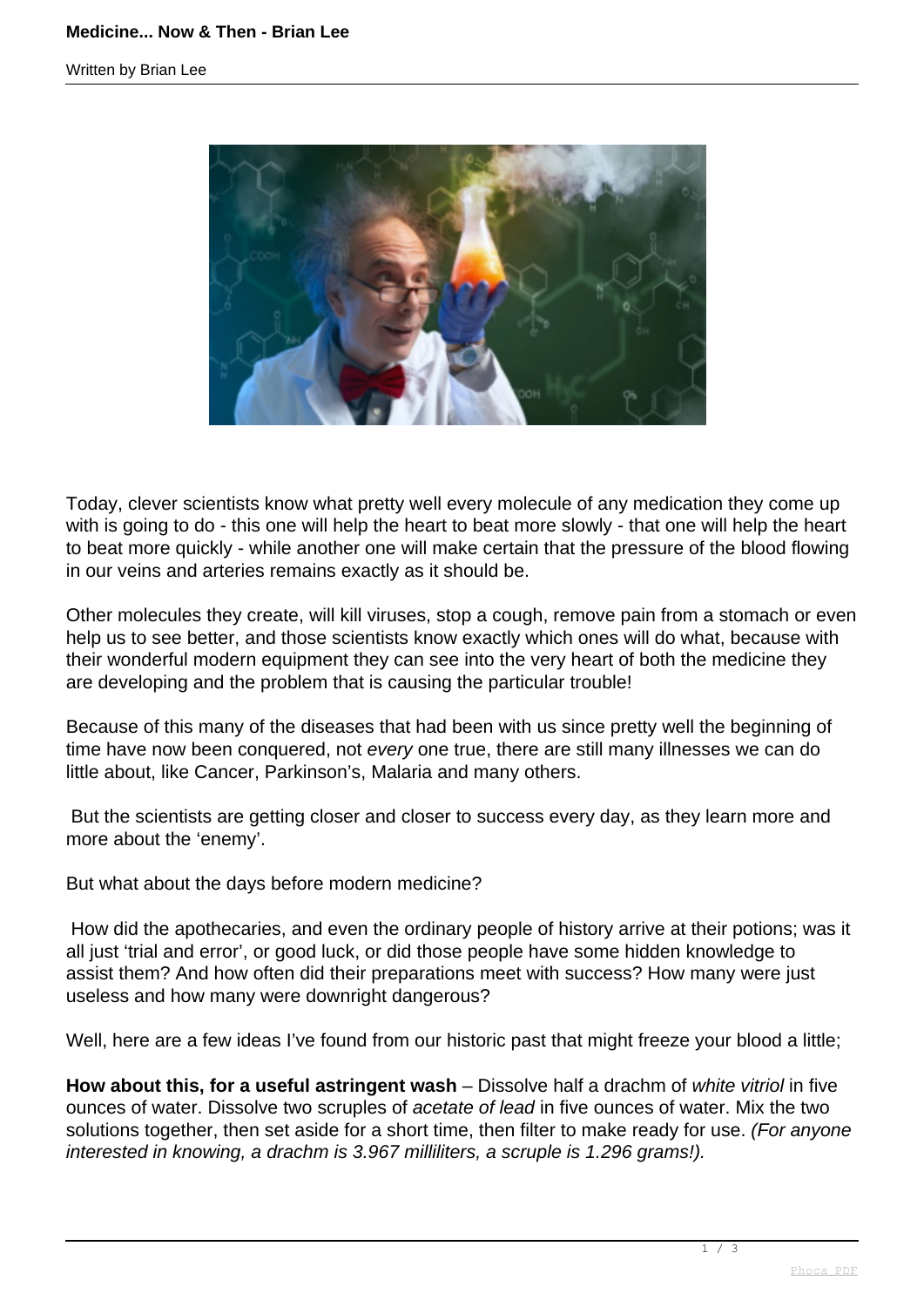Written by Brian Lee

**Feeling constipated?** Here's a handy little brew, to clear that up, quick time!

 Take one ounce of cream of tartar, one gram of jalap and half a drachm of powdered ginger; mix into a thick paste with treacle, take two teaspoonsful. (I think I'd rather be constipated).

 It's possible you haven't heard of 'jalap', well its listed in my dictionary **as "The dried tuberous root of Exogonium purga, ground to a yellowish powder".** A purgative.



**Suffering from a cough?** Might I suggest you mix one drachm of compound of ipecacuanha with one scruple of *gum ammoniacum* and one of dried squill-bulb into a powder. Make into a mass with *mucilage*, and divide into twenty pills – take one, three times a day.

 That bit about mucilage concerned me a little, so I looked it up and was told it is a substance extracted as a viscous or gelatinous solution from plant roots, seeds, etc., so I guess that's not too bad really!

To get down to one of the more serious diseases, let's have a look at Cholera.

 This is a disease we see very little of now, especially in the richer countries of the world, but until the development of modern medicines, about the only thing doctors of a hundred years or more ago could offer to cure it's dreadful effects, was medicinal camphor, which I think would have been of little help.

Where camphor **is** used now, *(fairly infrequently)*, is in treating pain, warts, cold sores, haemorrhoids, osteoarthritis and anti-itch, to increase local blood flow, and as a counter-irritant.